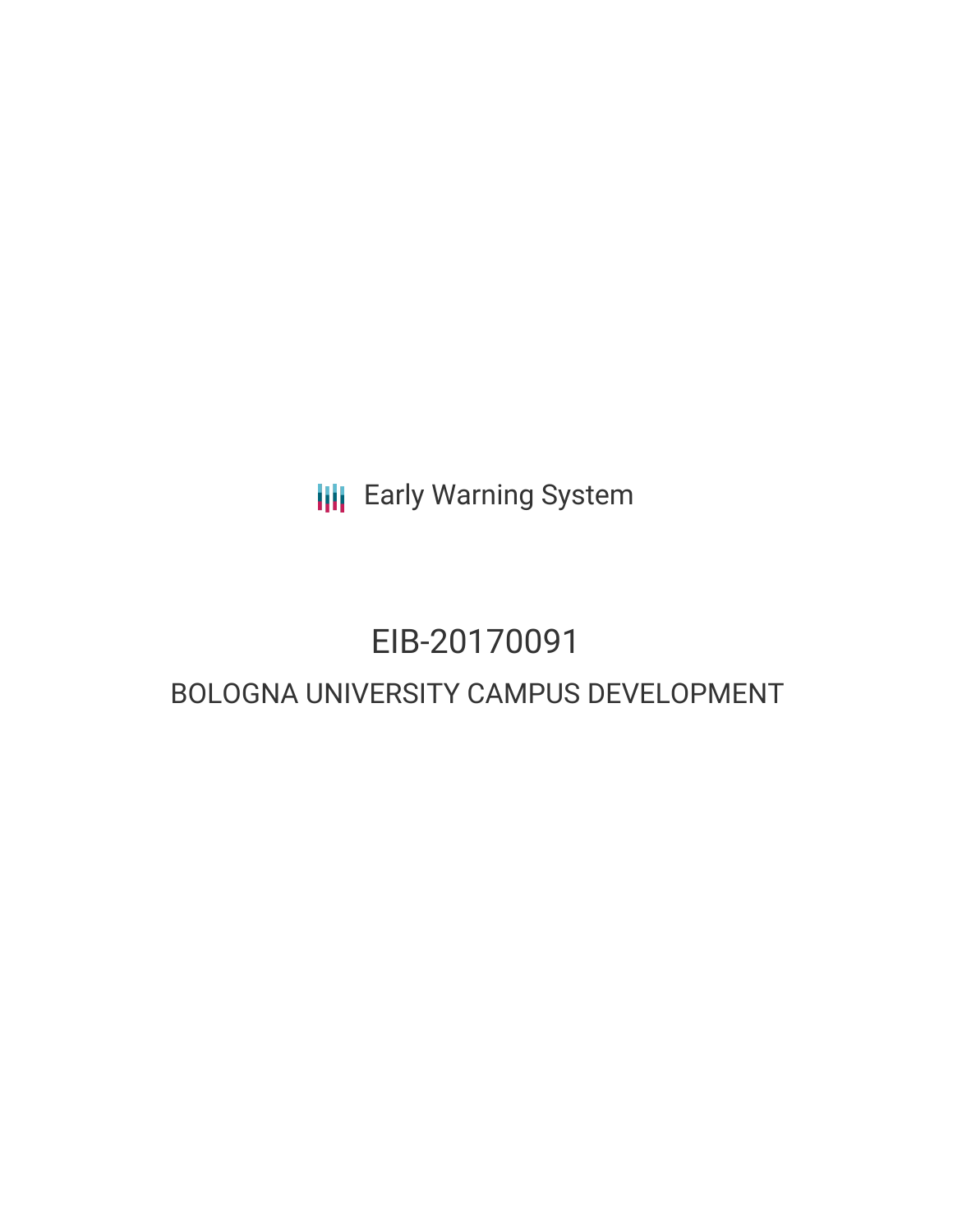

#### **Quick Facts**

| <b>Countries</b>               | Italy                              |
|--------------------------------|------------------------------------|
| <b>Specific Location</b>       | Cesena, Bologna                    |
| <b>Financial Institutions</b>  | European Investment Bank (EIB)     |
| <b>Status</b>                  | Proposed                           |
| <b>Bank Risk Rating</b>        | U                                  |
| <b>Borrower</b>                | UNIVERSITA DI BOLOGNA              |
| <b>Sectors</b>                 | Construction, Education and Health |
| <b>Investment Type(s)</b>      | Loan                               |
| <b>Investment Amount (USD)</b> | \$194.25 million                   |
| <b>Project Cost (USD)</b>      | \$261.35 million                   |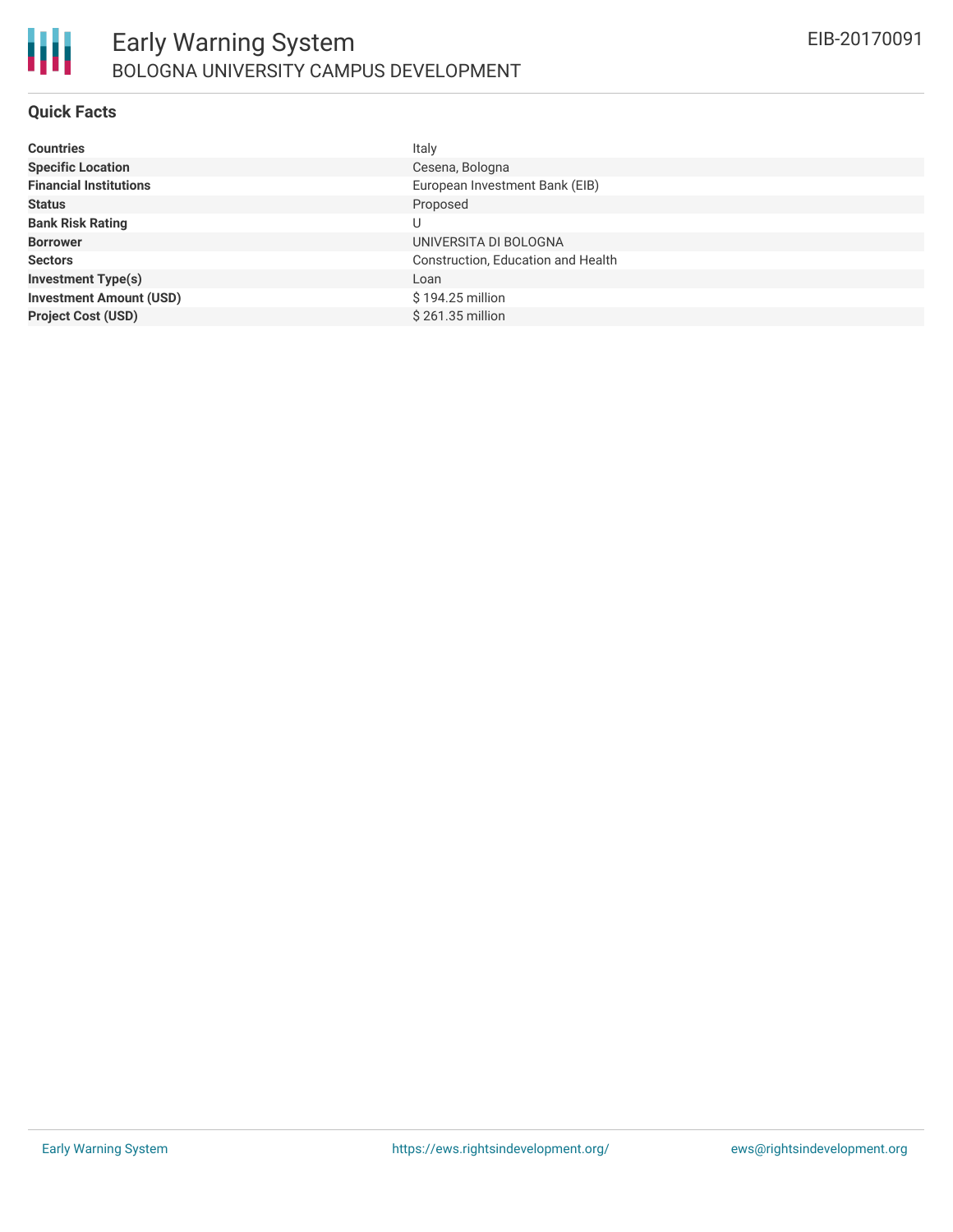

## **Project Description**

This project finances the modernization and expansion of campus extensions for the University of Bologna. This includes new premises in Cesena and Bologna, including a library, teaching laboratories, and a library.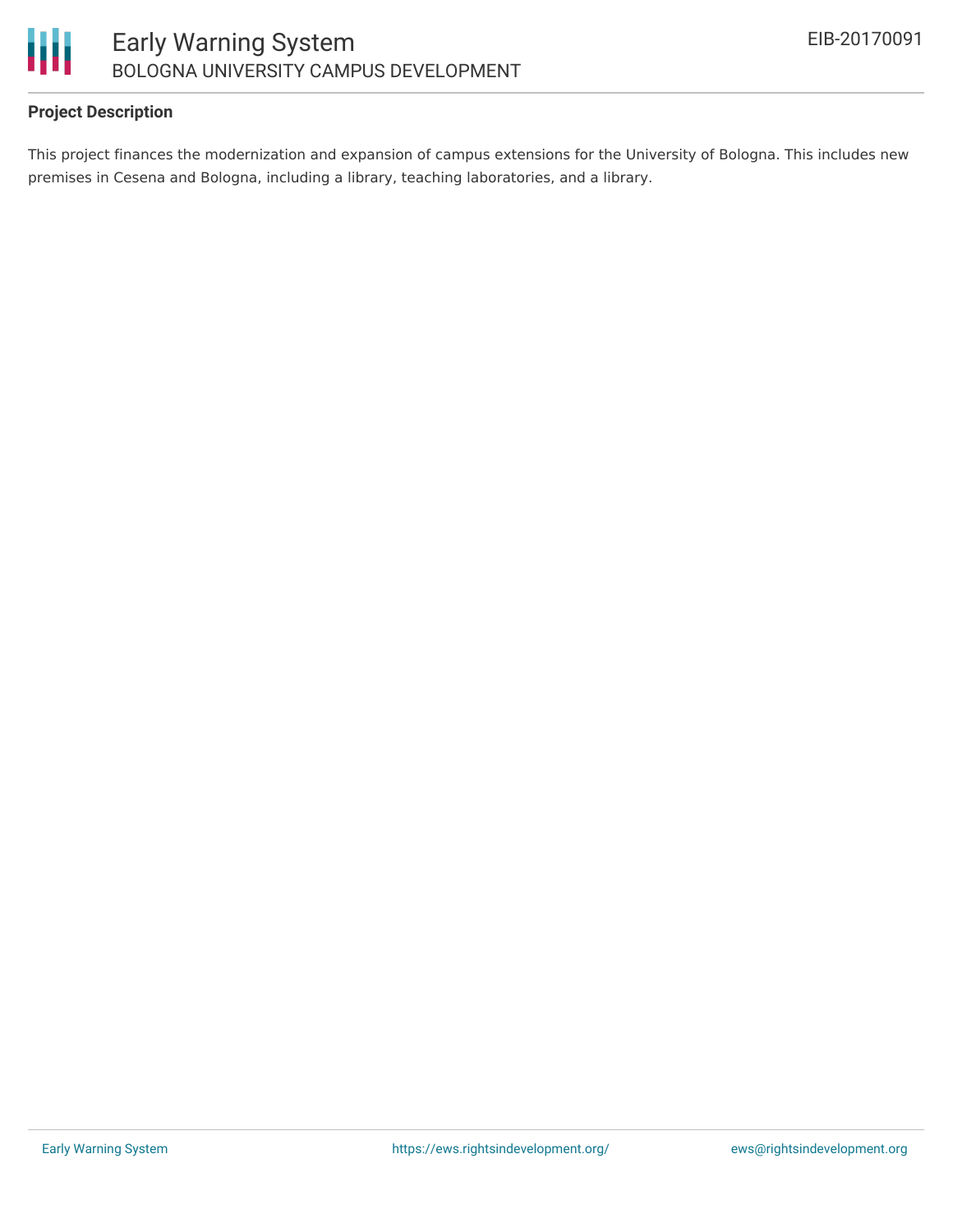### 朋 Early Warning System BOLOGNA UNIVERSITY CAMPUS DEVELOPMENT

#### **Investment Description**

European Investment Bank (EIB)